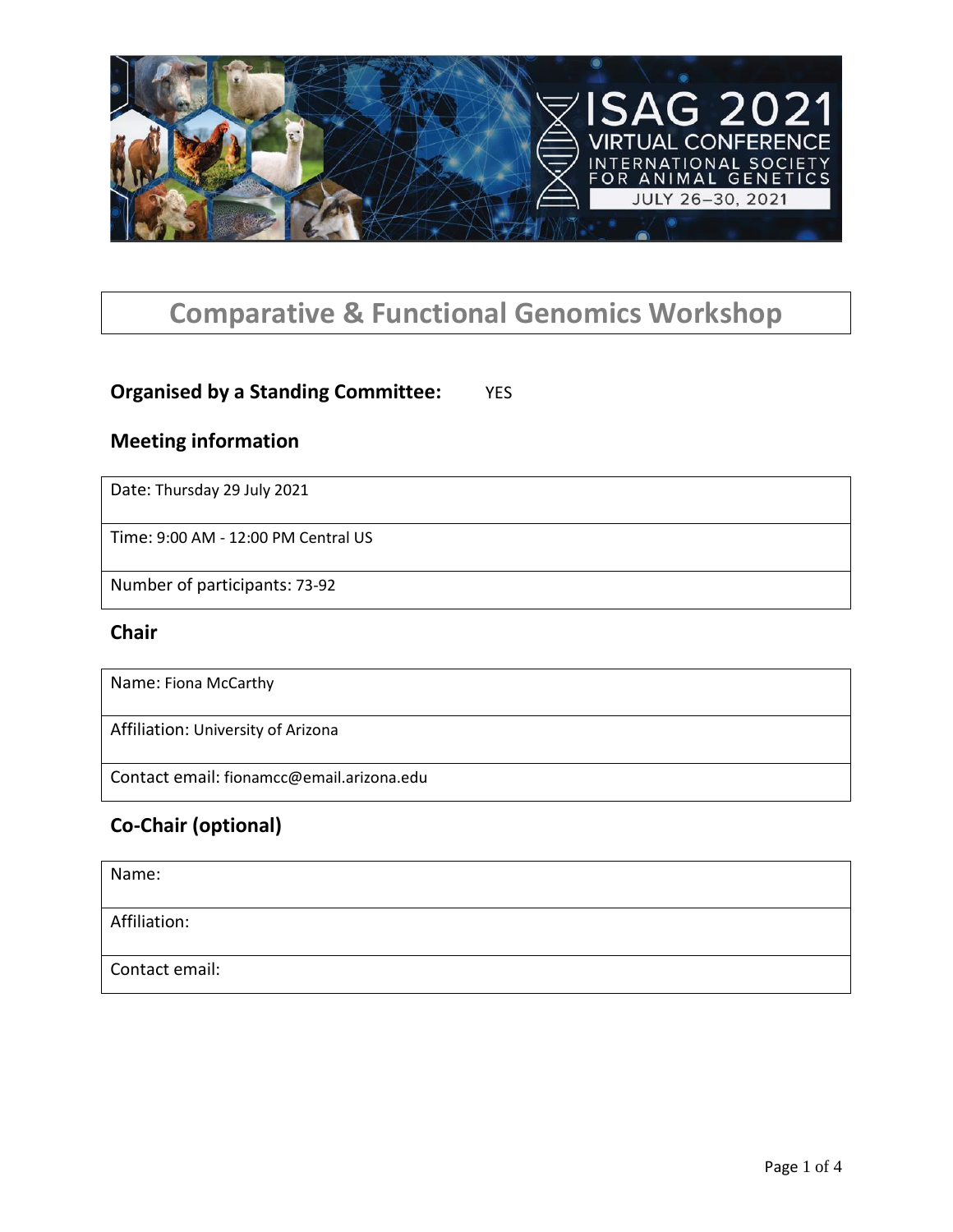

**Agenda**

# **Comparative and Functional Genomics**

## **SYMPOSIA AND ORAL SESSIONS**

| <b>Comparative and Functional Genomics Workshop (orals)</b><br>Chair(s): Fiona McCarthy, University of Arizona<br>Location: Live 1<br>Date & Time: Thursday, July 29, 9:00 AM - 12:00 PM |       |                                                                                                                                                                                                                                                                                                                                                                                                                                                                                                                                                                                                                                                                                                                                                                                                            |  |  |  |  |  |
|------------------------------------------------------------------------------------------------------------------------------------------------------------------------------------------|-------|------------------------------------------------------------------------------------------------------------------------------------------------------------------------------------------------------------------------------------------------------------------------------------------------------------------------------------------------------------------------------------------------------------------------------------------------------------------------------------------------------------------------------------------------------------------------------------------------------------------------------------------------------------------------------------------------------------------------------------------------------------------------------------------------------------|--|--|--|--|--|
|                                                                                                                                                                                          |       | 9:00 AM 85279 Invited Workshop Presentation: The Functional Annotation of Animal<br>Genomes Project: Progress and challenges for our continued global<br>effort.<br>Peter W. Harrison*, EMBL-European Bioinformatics Institute, Cambridge,<br>United Kingdom.                                                                                                                                                                                                                                                                                                                                                                                                                                                                                                                                              |  |  |  |  |  |
| 9:30 AM                                                                                                                                                                                  |       | Panel 1: FAANG progress to date, gaps, challenges, and the path<br>forward.<br>Peter Harrison, Christine Elsik, Emily Clark.                                                                                                                                                                                                                                                                                                                                                                                                                                                                                                                                                                                                                                                                               |  |  |  |  |  |
| 10:00<br>AM                                                                                                                                                                              |       | 85544 Insights into translation through tRNA sequencing and ribosome<br>profiling.<br>A. Goldkamp* and D. Hagen, Oklahoma State University, Stillwater, OK,<br>USA.                                                                                                                                                                                                                                                                                                                                                                                                                                                                                                                                                                                                                                        |  |  |  |  |  |
| 10:15<br>AM                                                                                                                                                                              |       | 85406 Reference transcriptomes of porcine peripheral blood immune cells<br>created through bulk and single-cell RNA sequencing.<br>J Herrera-Uribe <sup>1</sup> , J.E. Wiarda <sup>2,5</sup> , S.K. Sivasankaran <sup>2,6</sup> , L. Daharsh <sup>1</sup> , H. Liu <sup>1</sup> ,<br>K.A. Byrne <sup>2</sup> , T.P.L. Smith <sup>3</sup> , J.K. Lunney <sup>4</sup> , C.L. Loving <sup>2</sup> , and C.K.<br>Tuggle <sup>*1</sup> , <sup>1</sup> Iowa State University, Ames, IA, USA, <sup>2</sup> USDA-ARS-<br>NADC, Ames, IA, USA, <sup>3</sup> USDA-ARS-MARC, Clay Center, NE, USA, <sup>4</sup> USDA-<br>ARS-BARC, Beltsville, MD, USA, <sup>5</sup> Immunobiology Program Iowa State<br>University, Ames, IA, USA, <sup>6</sup> Genome Informatics Facility Iowa State<br>University, Ames, IA, USA. |  |  |  |  |  |
| 10:30<br>AM                                                                                                                                                                              |       | Panel 2: Organizing & coordinating FAANG at a global level.<br>Christopher Tuggle, Elisabetta Giuffra, Lingzhao Fang.                                                                                                                                                                                                                                                                                                                                                                                                                                                                                                                                                                                                                                                                                      |  |  |  |  |  |
| 11:00<br>AM                                                                                                                                                                              | 85387 | Detailed molecular and epigenetic characterization of pig IPECJ-2 and<br>chicken SL-29 cell lines.<br>J de Vos <sup>*1</sup> , R Crooijmans <sup>1</sup> , M Derks <sup>1</sup> , S Kloet <sup>2</sup> , M Groenen <sup>1</sup> , and O<br>Madsen <sup>1</sup> , <sup>1</sup> Animal Breeding and Genetics Group, Wageningen University &<br>Research, Wageningen, The Netherlands, <sup>2</sup> Leids Universitair Medisch<br>Centrum, Leiden, The Netherlands.                                                                                                                                                                                                                                                                                                                                           |  |  |  |  |  |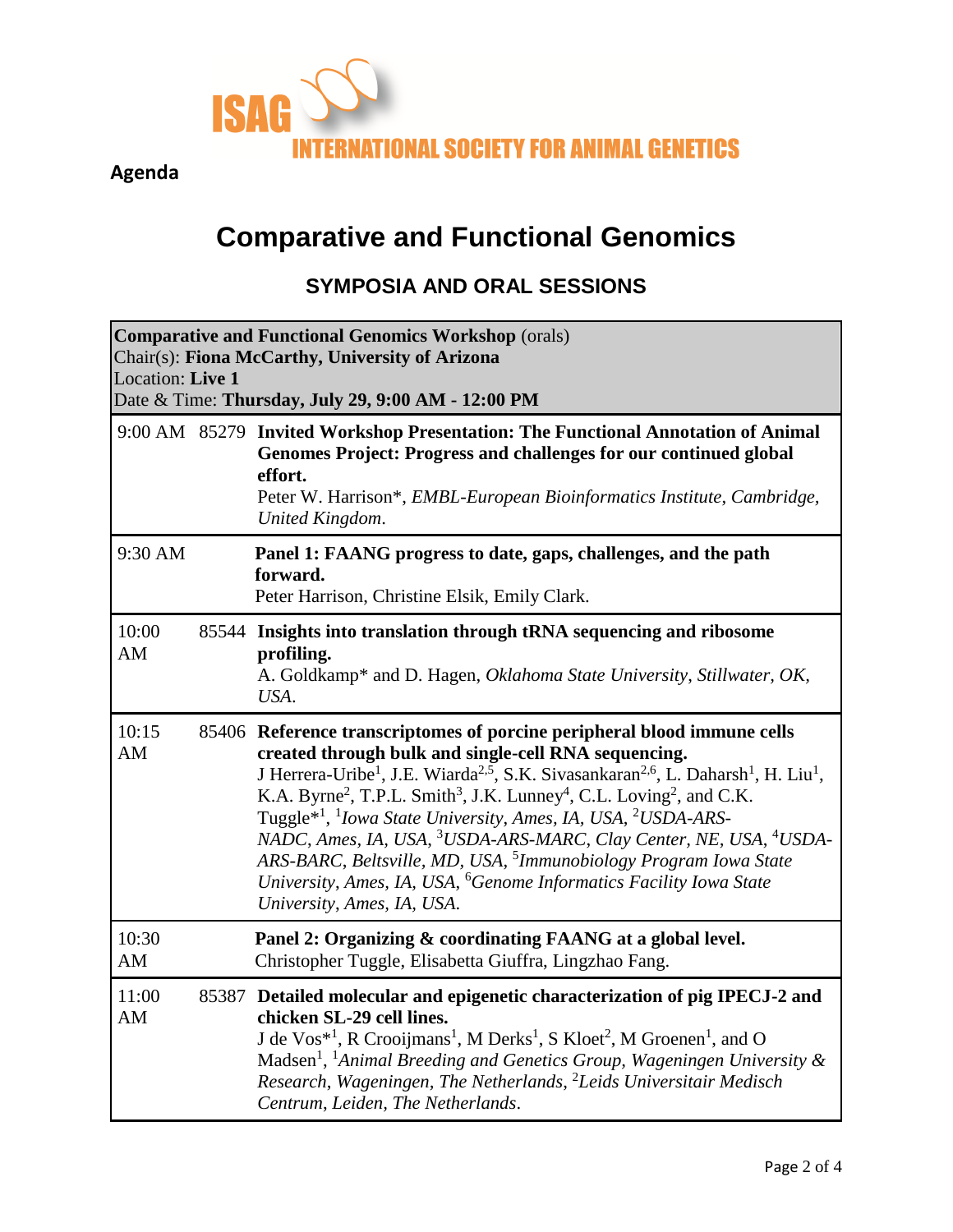

## INATIONAL SOCIETY FOR ANIMAL GENETICS

| 11:15<br>AM | 85485 Genome-wide analysis of transcription start sites across Bos indicus<br>tissues.<br>Mehrnush Forutan <sup>*</sup> , Elizabeth Ross, Loan Nguyen, and Ben<br>Hayes, Queensland Alliance for Agriculture and Food Innovation, Brisbane<br>QLD, Australia. |
|-------------|---------------------------------------------------------------------------------------------------------------------------------------------------------------------------------------------------------------------------------------------------------------|
| 11:30<br>AM | <b>Business meeting.</b>                                                                                                                                                                                                                                      |

## **Summary of the meeting**

The organizers of the conference communicated with FAANG Co-ordinators to develop a program that included opportunities to discuss the future of FAANG with society members in attendance. Two 30 min discussion panels were held as part of this workshop and both panels had the highest attendances among the workshop program. We thank the FAANG Co-ordinators and the panellists for their participation.

Peter Harrison (EBI) was an invited speaker who provided an overview of FAANG Data Analysis prior to the first panel discussion. An additional four presentations were selected by the committee, with a preference for abstracts allocated directly to the Functional and Comparative Genomics section. The topics of these presentations included tRNA sequencing and ribosome profiling, single cell transcriptome analysis of porcine immune cells, epigenetic characterization of pig and chicken cell lines and genome-wide analysis of transcription start sites across *Bos indicus* tissues.

During the business meeting attendees elected a new Comparative and Functional Genomics Workshop Chair and five new committee members. The newly elected committee has seven members. Discussion focused around how we could co-ordinate future workshops with other workshops (e.g., workshops on Epigenetics, Domestic Animal Sequencing) and with the ongoing FAANG effort.

## **New Committee chair**

Chair: Christa Kühn

Term of service: 2021-2025

Affiliation: Institute of Genome Biology, Leibniz Institute for Farm Animal Biology (FBN), Germany